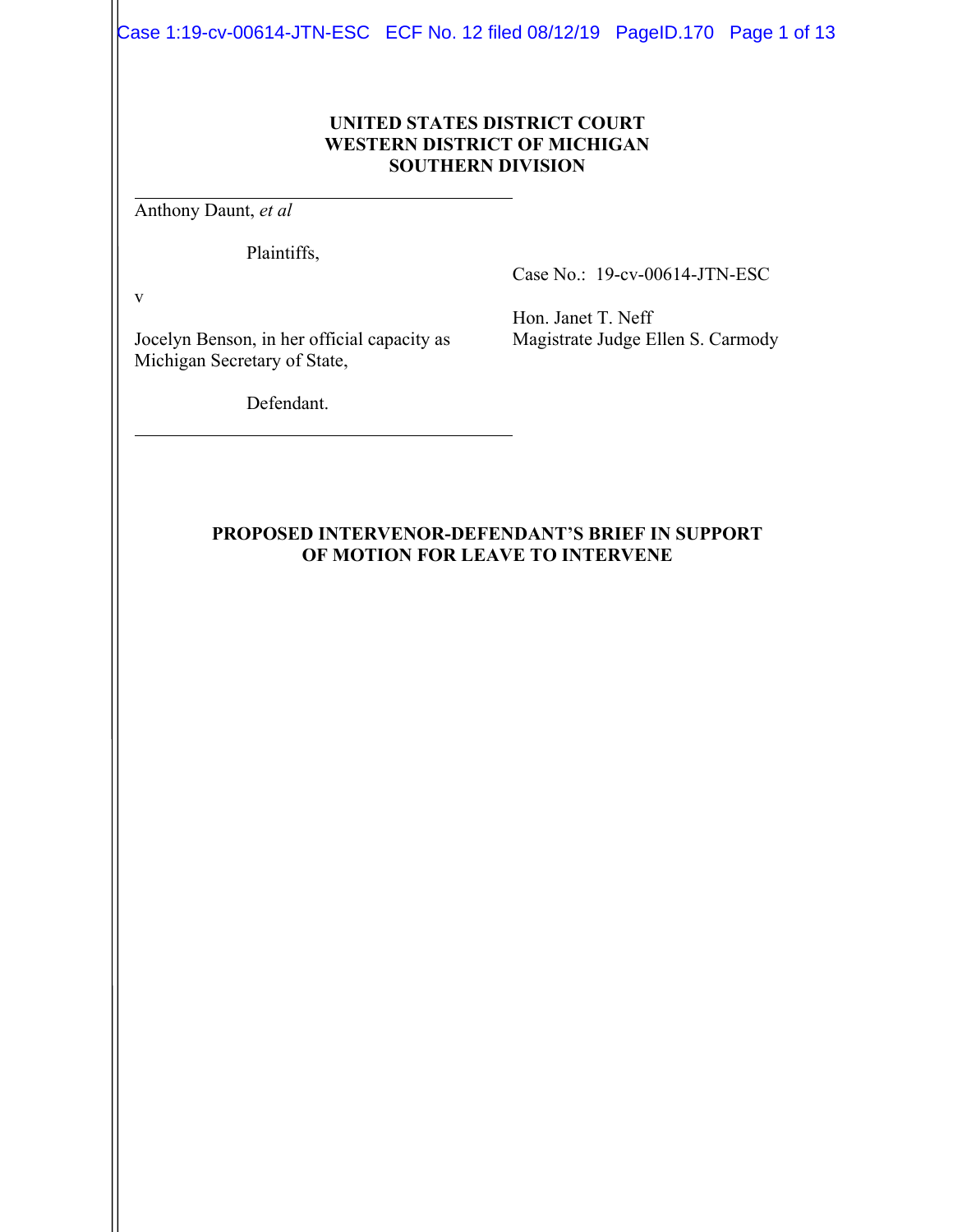Case 1:19-cv-00614-JTN-ESC ECF No. 12 filed 08/12/19 PageID.171 Page 2 of 13

## **TABLE OF CONTENTS**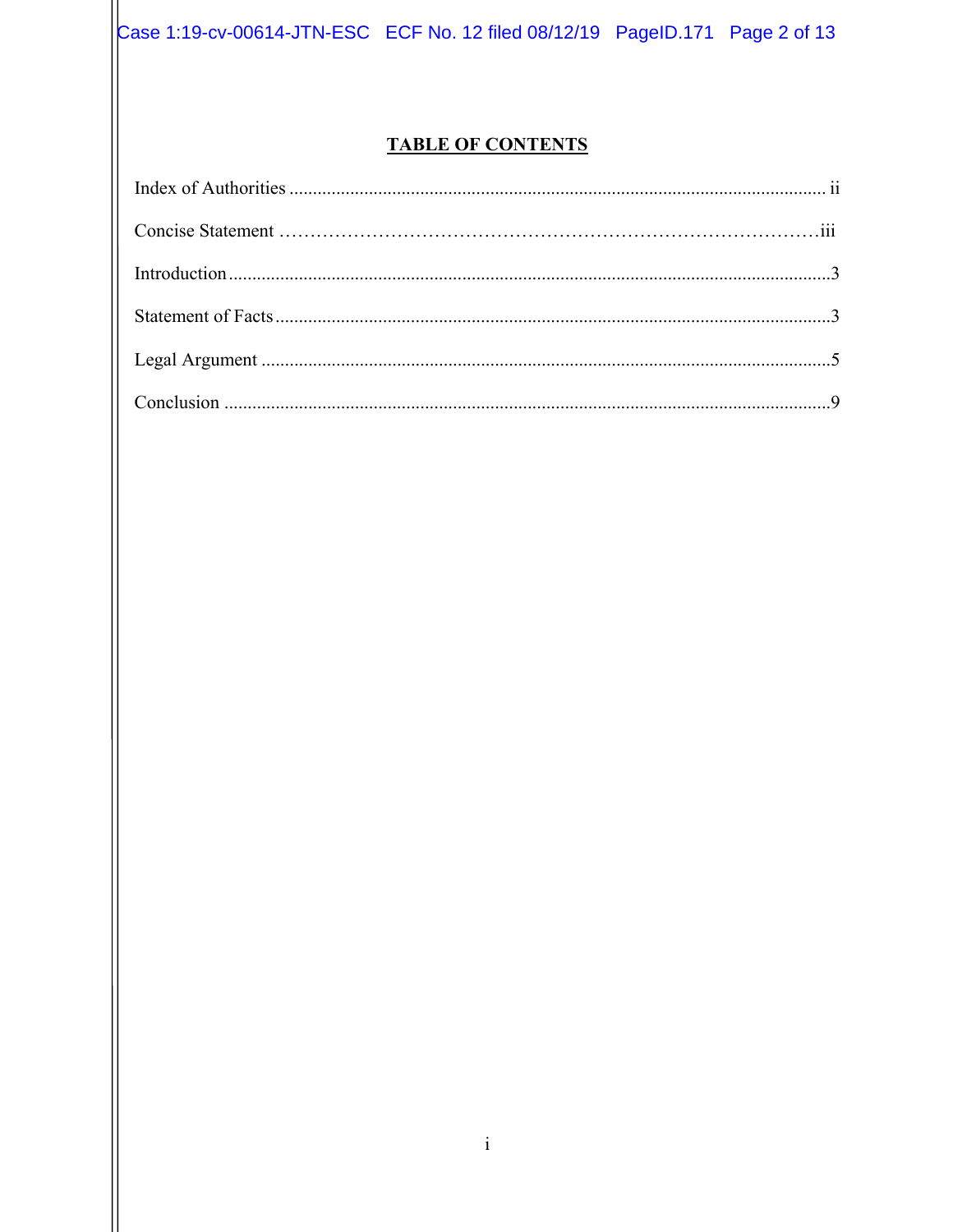Case 1:19-cv-00614-JTN-ESC ECF No. 12 filed 08/12/19 PageID.172 Page 3 of 13

## **TABLE OF AUTHORITIES**

## **CASES**

## **STATUTES**

# **RULES**

# **OTHER**

Wright and Miller, Federal Practice and Procedures, § 1911, at pp 451-52 (3d ed. 2007)........ 6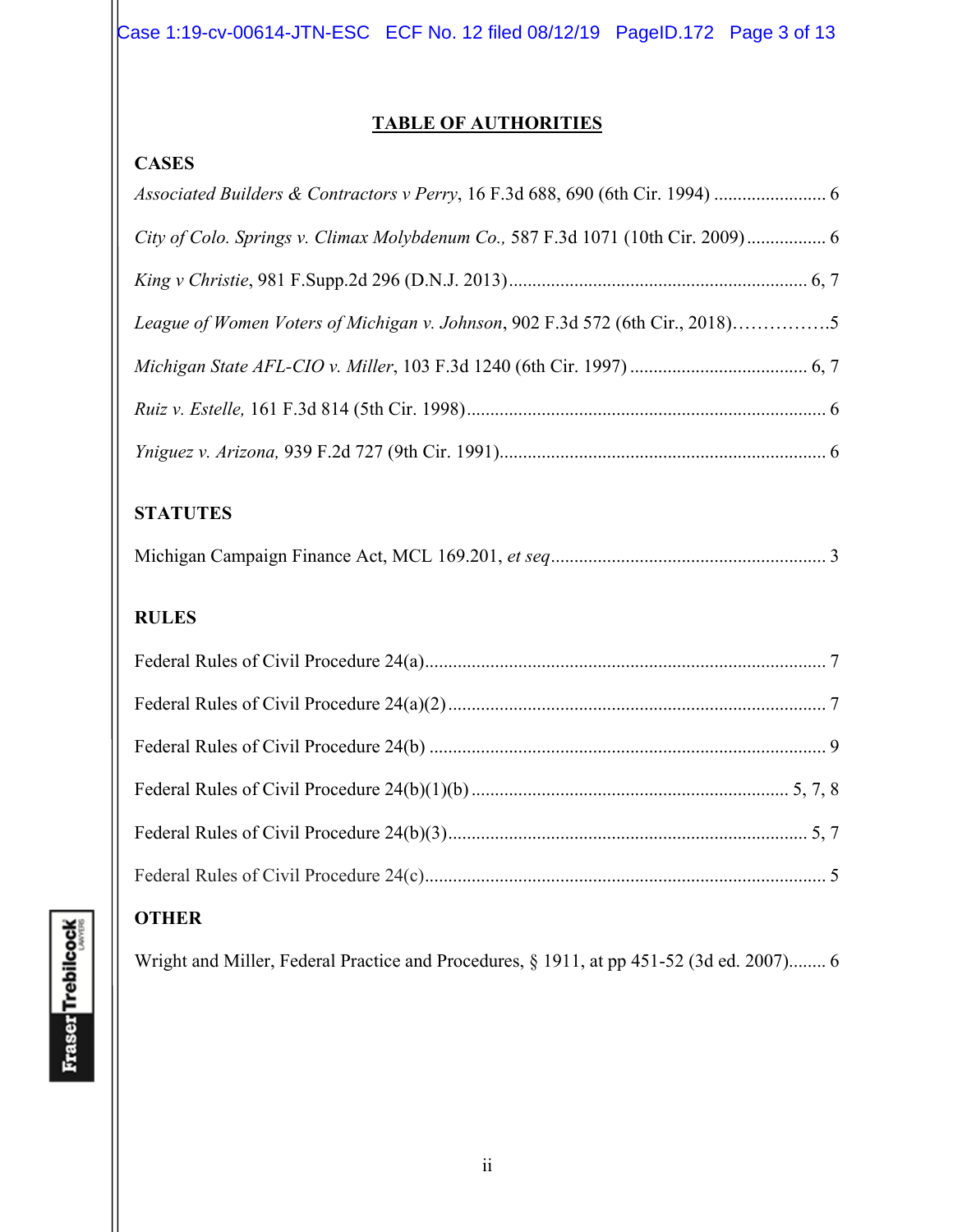#### **CONCISE STATEMENT**

Pursuant to LCivR 7.1(a), Proposed Intervenor-Defendant Count MI Vote (d/b/a "Voters Not Politicians") states that intervention is supported by Fed. R. Civ. P 24(b). Voters Not Politicians has satisfied the requirements for permissive intervention because its motion is timely and because it presents a defense that shares common questions of law and fact with the main action. *See League of Women Voters of Michigan v. Johnson*, 902 F.3d 572, 579- 580 (6th Cir., 2018); M*ichigan State AFL-CIO v. Miller*, 103 F.3d 1240, 1248 (6th Cir. 1997). In addition, allowing Voters Not Politicians to intervene will not result in undue delay or prejudice to the original parties. *See* Fed. R. Civ. P. 24(b)(3). Instead, Voters Not Politicians will offer its expertise and insights as the drafter and sponsor of the constitutional amendment at issue, as the Court considers the issues raised by the Plaintiffs' Complaint.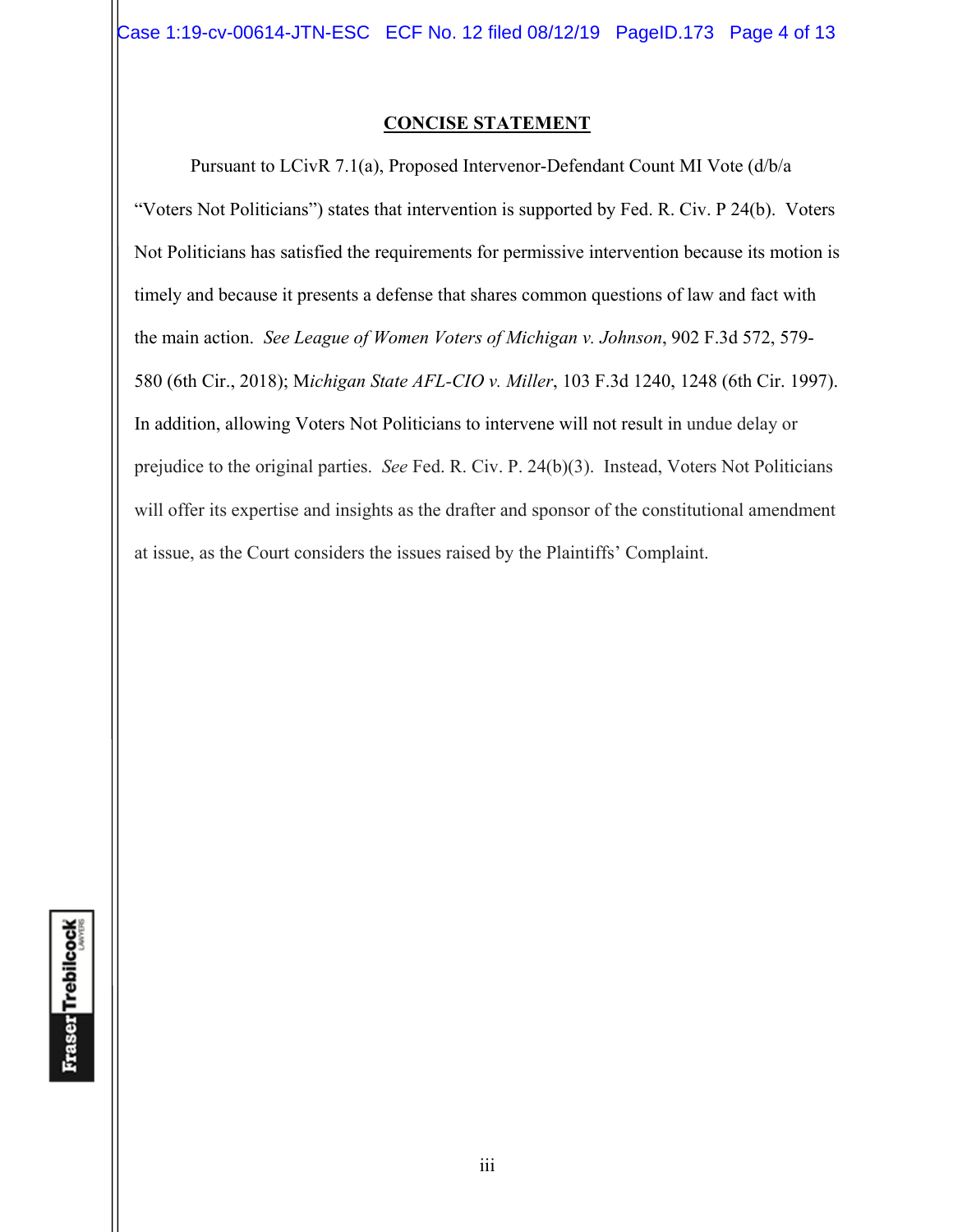Case 1:19-cv-00614-JTN-ESC ECF No. 12 filed 08/12/19 PageID.174 Page 5 of 13

#### **INTRODUCTION**

On November 6, 2018, an overwhelming majority of the voters in Michigan – 61%, or over **2.5 million citizens** – approved Proposal 18-2, which amended the state's constitution to take politicians out of Michigan's redistricting process and to create an Independent Citizens Redistricting Commission that must draw election districts in a fair, impartial and transparent way. Intervenor-Defendant Count MI Vote (d/b/a Voters Not Politicians) was the sponsor of that voter-initiated ballot proposal and the drafter of the constitutional amendment; as such, it has a unique appreciation of the important public interests advanced by the constitutional amendment and a heightened interest in defending the constitutionality of the amendment now being challenged by Plaintiffs.

Prior to the approval of Proposal 18-2, politicians in Michigan consistently abused their redistricting power to rig elections in their favor, making Michigan one of the most gerrymandered states in the entire country. The People recognized that politicians have an inherent conflict of interest in drawing the election district lines on which their hold on power depends, so in 2018, the People took politicians out of the process and put voters – not politicians – in charge. The disqualification criteria that were approved by the voters, and are now being challenged by the Plaintiffs, help to ensure that district lines are not manipulated to advance special interests to the detriment of voters.

#### **STATEMENT OF FACTS**

On February 22, 2017, the Voters Not Politicians Ballot Committee was registered with the Michigan Secretary of State as a ballot question committee in accordance with the Michigan Campaign Finance Act, MCL 169.201, *et seq*. Intervening-Defendant Count MI Vote is a Michigan non-profit corporation which was subsequently formed and incorporated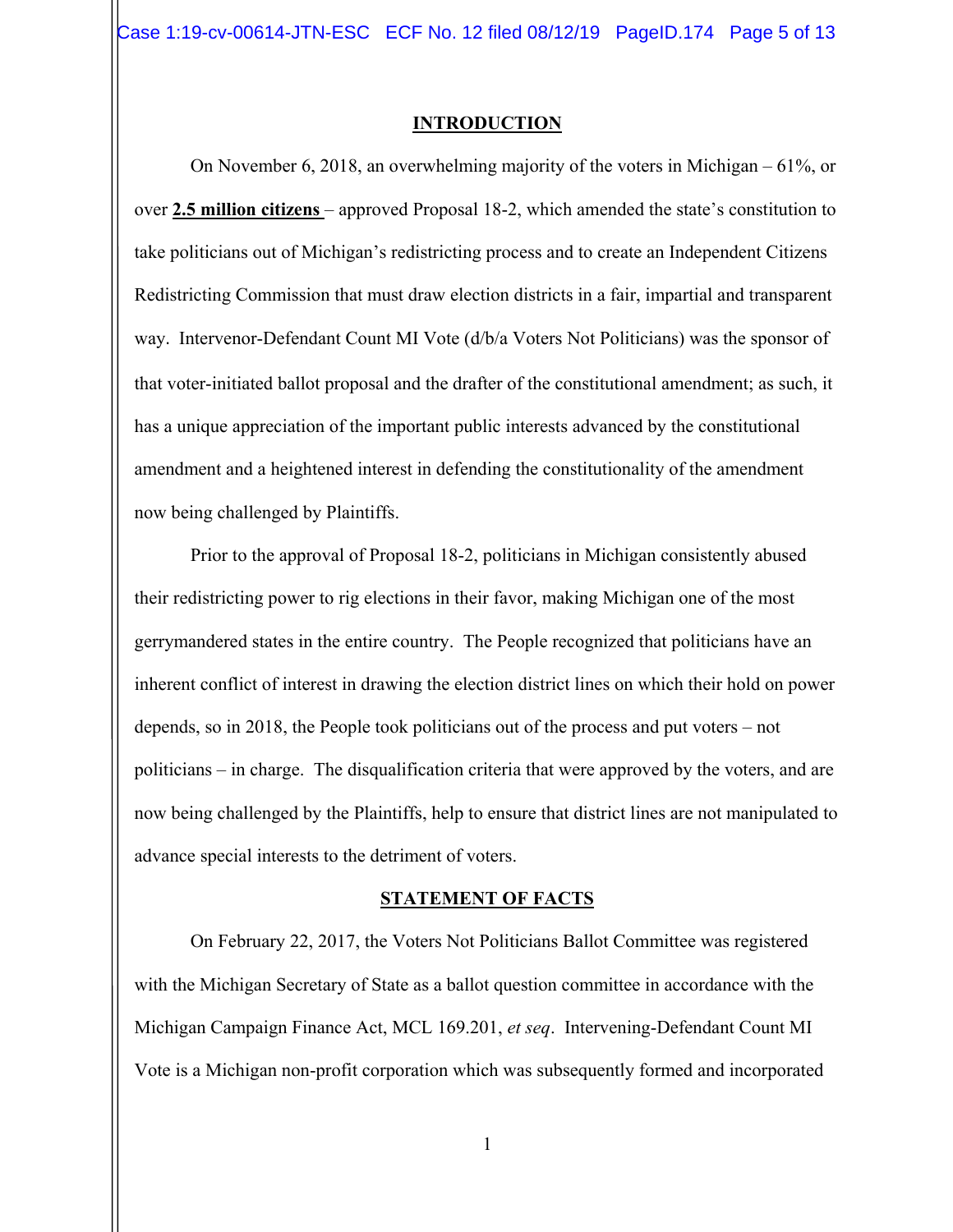for the purpose of operating the Voters Not Politicians Ballot Committee under the names "Voters Not Politicians" and "Voters Not Politicians Ballot Committee." For the sake of simplicity, Intervenor-Defendant Count MI Vote will be referred to hereinafter as "Voters Not Politicians."

Voters Not Politicians has an especially strong appreciation of the right reserved by the People of Michigan under Const 1963, art 12, § 2, to propose constitutional amendments because it has encountered and prevailed against the nearly insurmountable obstacles that face sponsors of voter-initiated proposals for amendments to the Constitution. In the case of Proposal 18-2, those obstacles included, among other things, the need to collect the large number of valid petition signatures required within the short period of time allowed for the collection of those signatures.

In fact, Voters Not Politicians collected over 425,000 signatures in just four months, which was more than 100,000 signatures above the amount that was required by the governing statutory provisions to certify the proposal for submission to the voters. Moreover, Voters Not Politicians met that challenge by relying exclusively on its volunteers – a highly motivated and organized force of thousands of citizens who circulated the petition and collected signatures from voters without financial compensation.

Since the approval of Proposal 18-2, Voters Not Politicians has continued to maintain its strong interest in ensuring that voters control the redistricting process. Its purpose is succinctly summarized in its Mission Statement as follows: "Voters Not Politicians is a nonpartisan advocacy organization that works to strengthen democracy by engaging people across Michigan in effective citizen action." Consistent with that mission, Voters Not Politicians is opposed to all efforts to return the power to draw election district lines to the

**Fraser** Trebilcock

2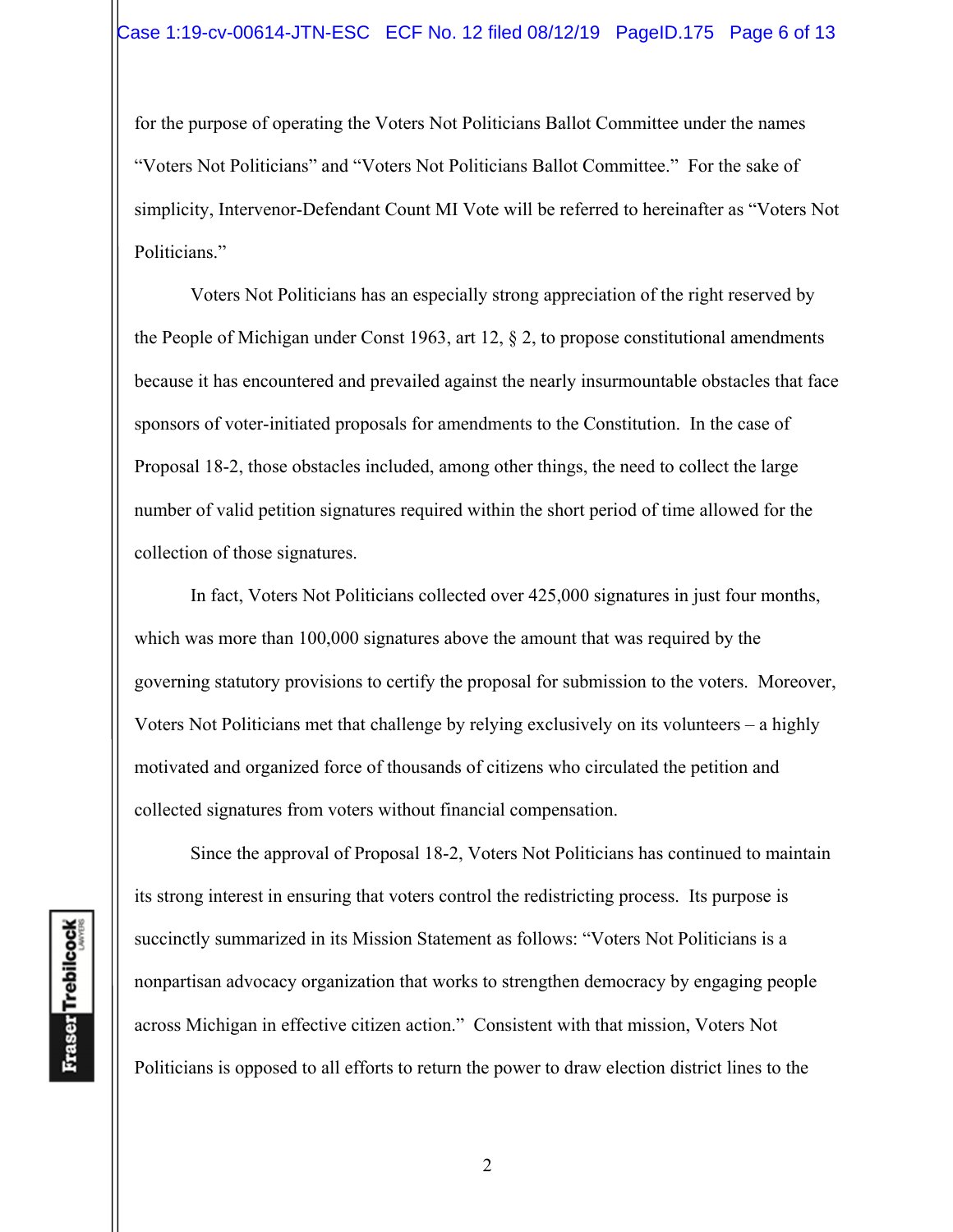politicians who made Michigan one of the most gerrymandered states in the first place.<sup>1</sup> However, the unique, profound interest that Voters Not Politicians and its stakeholders have in limiting the impact of partisan politics on legislative districting is now under assault in this Court by partisan interests.

In a novel complaint, a handful of Michigan residents, in affiliation with the National Republican Redistricting Trust (an organization positioning for partisan redistricting) are attempting to undermine the constitutionally-created Independent Citizens Redistricting Commission. (ECF No. 1). In essence, the Complaint contends that by limiting who may serve on the redistricting commission, the State of Michigan is somehow violating the freespeech, free-association and equal-protection rights of hundreds of thousands of its residents. It then further contends that because the restrictions on who may serve on the commission (supposedly) are unconstitutional, Proposal 18-2 is unenforceable *it its entirety*. Voters Not Politicians respectfully seeks permission to intervene in this matter in order to demonstrate the many flaws in these legal claims and to help the Court fully understand the nature and significance of the Plaintiffs' attempts to undermine the voters' decision to have election district lines drawn in a fair, impartial and transparent way.

### **LEGAL ARGUMENT**

In relevant part, Rule  $24(b)(1)(b)$  provides that "[o]n timely motion, the court may permit **anyone** to intervene who . . . has a claim or defense that shares with the main action a

<sup>&</sup>lt;sup>1</sup> Following the approval of Proposal 18-2 by 61% of the voters in the November 2018 general election, Voters Not Politicians turned to safeguarding the newly-approved constitutional provisions against legislative interference by vigorously opposing inconsistent "implementing legislation" **–** Senate Bill 1254 (Pavlov **–** R) **–** which was introduced and taken up in the lame duck session. Voter Not Politicians' efforts were successful and SB 1254 was not enacted.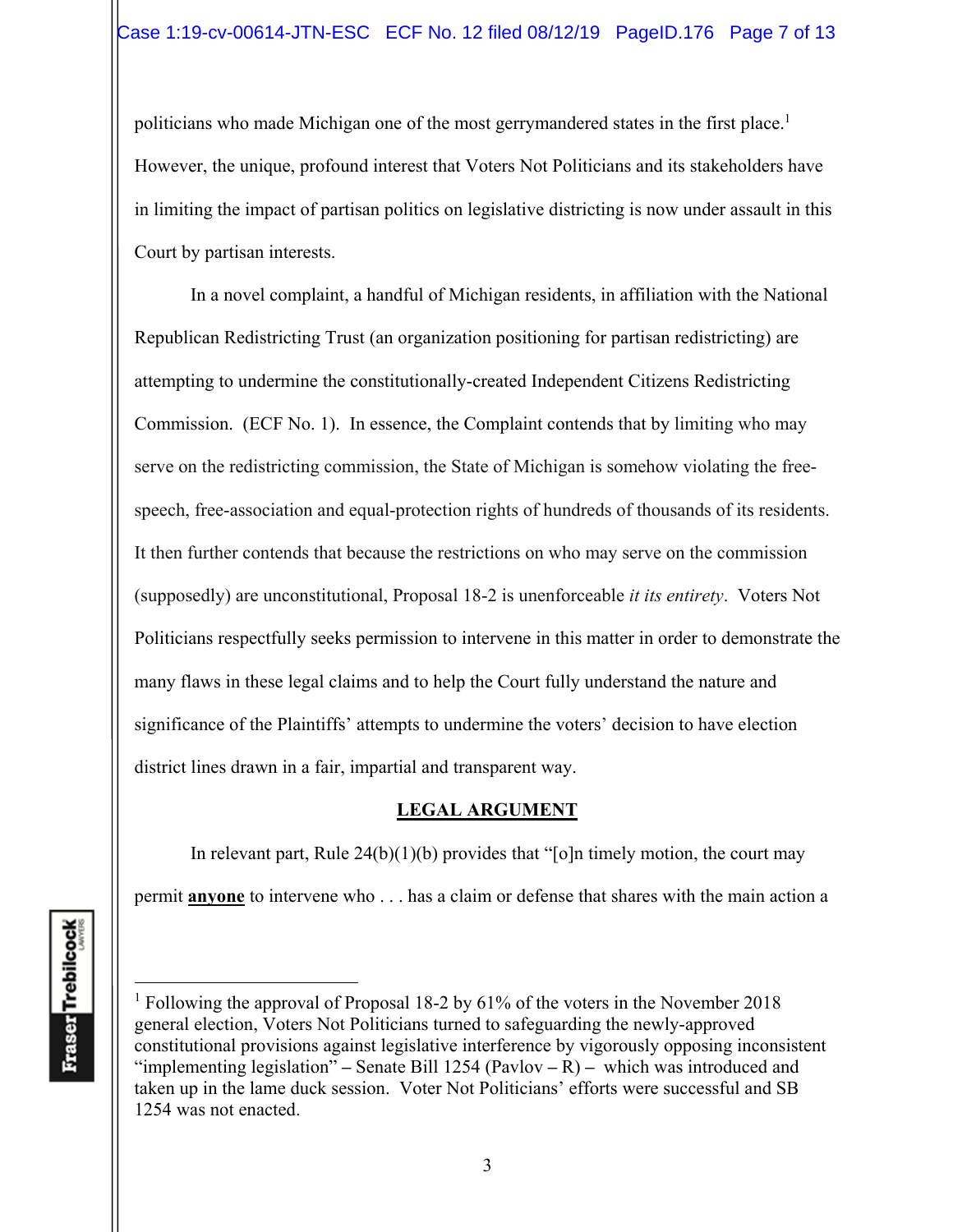common question of law or fact." (*Id*.) (emphasis added). In exercising its discretion to grant or deny the motion, the court must consider whether the intervention will unduly delay or prejudice the adjudication of the original parties' rights. Fed. R. Civ. P. 24(b)(3). Thus, permissive intervention requires only that the proposed intervenor establish that the motion is timely and that there exists at least one common question of law or fact. *Michigan State AFL-CIO v. Miller*, 103 F.3d 1240, 1248 (6th Cir. 1997). After those two requirements are met, the balancing of undue delay, prejudice to the original parties, and any other relevant factors is left to the sound discretion of the district court. *Id*. 2

 In the case at bar, Voters Not Politicians has satisfied the requirements for permissive intervention under Rule 24(b). First, the motion is timely. In fact, the Sixth Circuit has recognized that a motion for intervention that is brought within two weeks after the filing of the complaint is timely as a matter of law. *Miller*, 103 F.3d at 1245, 1248. Next, there is no doubt that Voters Not Politicians has a defense that shares a common question of law or fact with the main action. Indeed, no one can seriously dispute Voters Not Politicians' strong interest in defending the People's choice to create an Independent Citizens Redistricting

<sup>2</sup> Notably, in the Sixth Circuit, a person does **not** need Article III standing to intervene permissively. *Associated Builders & Contractors v Perry*, 16 F.3d 688, 690 (6th Cir. 1994) (holding that "[a]n intervenor need not have the same standing necessary to initiate a lawsuit in order to intervene in an existing district court suit where the plaintiff has standing.") The Sixth Circuit's view on this issue is consistent with the majority of the other circuits, which have held that an intervenor does not need to satisfy Article III standing requirements in order to intervene. *See King v Christie*, 981 F.Supp.2d 296, 307 (D.N.J. 2013); *see also* Wright and Miller, Federal Practice and Procedures, § 1911, at pp 451-52 (3d ed. 2007); *Ruiz v. Estelle,*  161 F.3d 814, 803 (5th Cir. 1998) (holding that Article III standing is not a prerequisite for intervention); *City of Colo. Springs v. Climax Molybdenum Co.*, 587 F.3d 1071, 1079 (10th Cir. 2009) (same); and *Yniguez v. Arizona,* 939 F.2d 727, 731 (9th Cir. 1991) (same).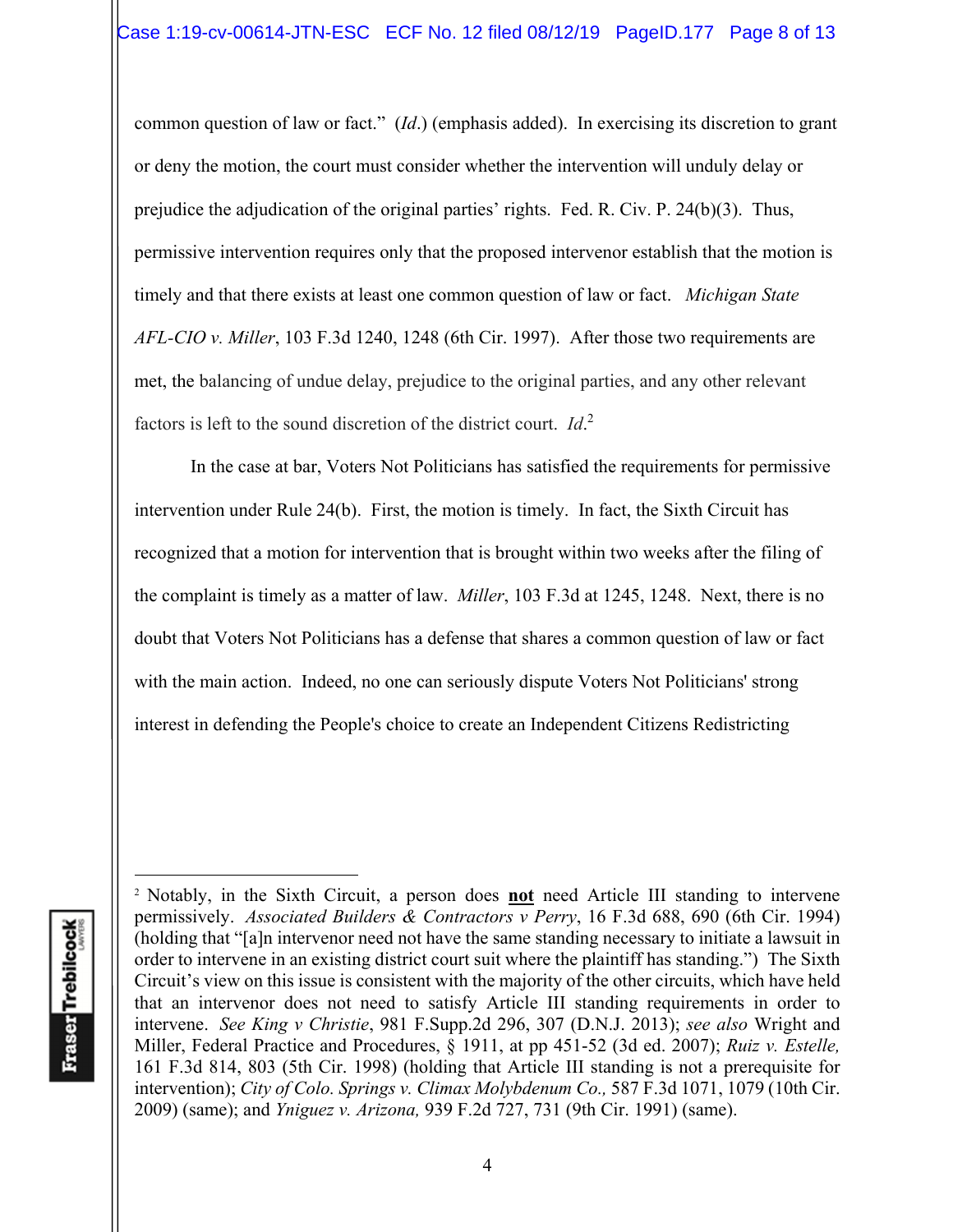Commission by constitutional amendment.<sup>3</sup> Moreover, unlike parties seeking intervention as of right under Fed. R. Civ. P. 24(a), Voters Not Politicians is not required to show that the State will inadequately defend this case in order to be allowed to participate as a permissive intervenor. *Compare* Fed. R. Civ. P. 24(a)(2) *with* Fed. Civ. P. 24(b)(1)(B); *see also Miller*, 103 F.3d at 1245-1248. It is worth noting, however, that given the nature of the amendment at issue here – designed to take power from politicians and give it directly to the People of the State of Michigan – there would be great value in making sure the distinctive interests of the People have a separate representative in the case as it move forward. *Cf. League of Women Voters of Michigan v. Johnson*, 902 F.3d 572, 579-580 (6th Cir., 2018) (finding an abuse of discretion where the district court, among other things, failed to consider the distinctiveness of proposed permissive intervenors' interest in the litigation).

 Furthermore, allowing Voters Not Politicians to intervene will not result in undue delay or prejudice to the original parties. *See* Fed. R. Civ. P. 24(b)(3). Voters Not Politicians has attached to the present motion its answer to the complaint, in accordance with Fed. R. Civ. P. 24(c). (Exhibit A). Moreover, Voters Not Politicians is prepared to respond to Plaintiff's Motion for Preliminary Injunction on or before the date on which the Secretary of State's response to that motion is due. Simply put, Voters Not Politicians' participation in this litigation will not result in any delay, much less undue delay. Further, no party will be prejudiced if Voters Not Politicians participates. Instead, Voters Not Politicians will offer its expertise and insights as the drafter and sponsor of the constitutional amendment at issue, as the Court considers the issues raised by Plaintiffs' Complaint.

<sup>&</sup>lt;sup>3</sup> Further highlighting the interest that Voters Not Politicians has in this matter is the observation that some of the allegations in the Complaint are specifically directed at Voters Not Politicians. (*See e.g.,* Doc. No. 1, PageID#20-21, ¶ 45 and PageID#27, ¶61).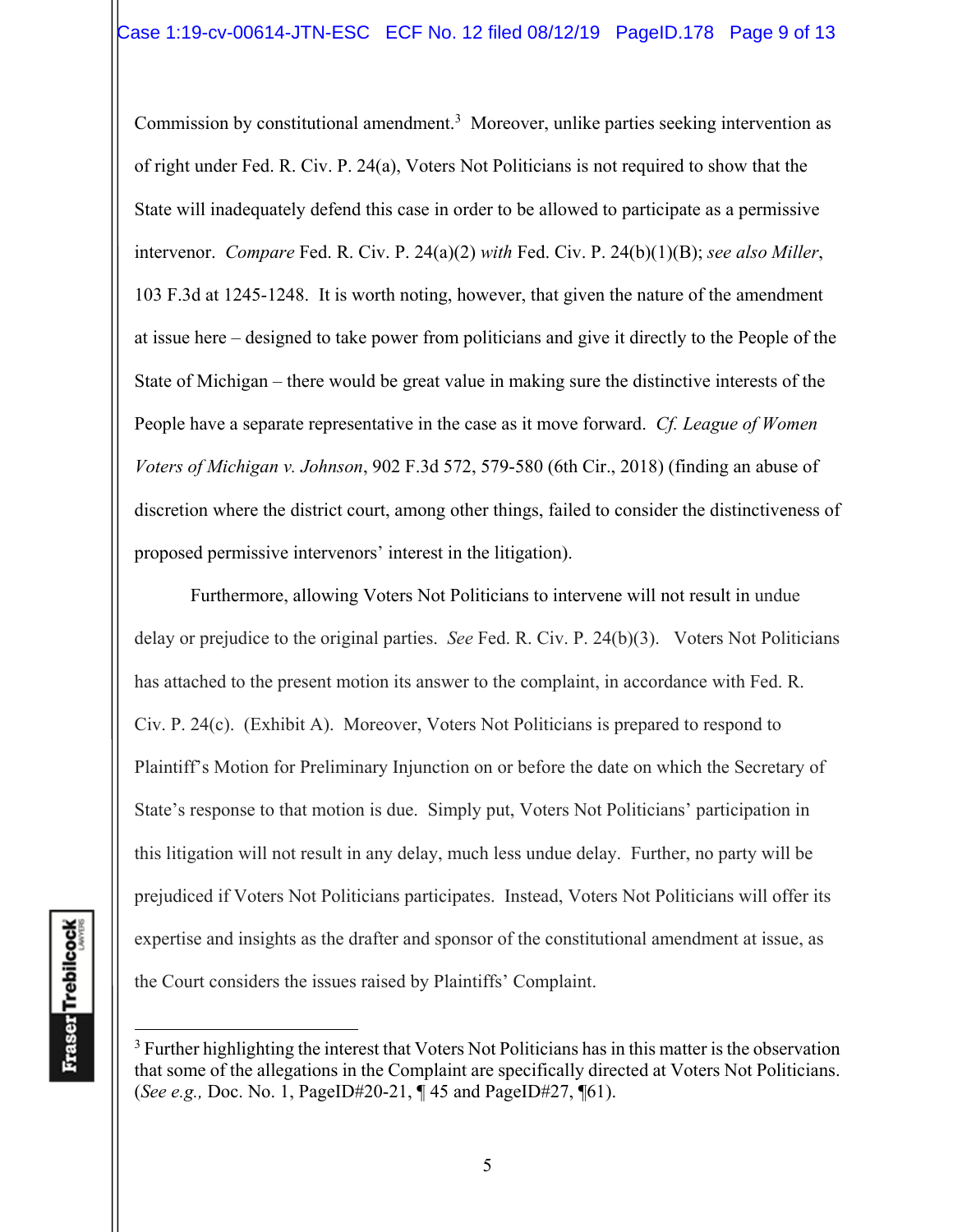One case that is particularly instructive to the present motion is *King, supra*. In that case, the federal district court was asked to consider a law passed by New Jersey's legislature that prohibited mental health professionals from using gay conversion therapy when working with juveniles. The plaintiffs in *King*, two therapists who used gay conversion therapy when working with juveniles (and who wanted to continue to do so) brought a lawsuit claiming that the law violated their First Amendment Rights. *King*, 981 F.Supp.2d at 302-303. The district court then allowed an advocacy group that supported the law to intervene. *Id*. at 306-310.

On the issue of "common question of law or fact," the plaintiffs in *King* had contended that intervention was not necessary because the advocacy group's interest was already adequately represented by the State. However, as the court astutely held, "the presence of overlapping interests between [the advocacy group] and the State does **not** preclude permissive intervention." *Id*. at 309. (emphasis added). Rather, the court concluded that "[t]he shared interests of [the group] and the state defendants" supported the group's argument that it shared "a common question of law with the current action" because the advocacy group, like the state, planned "to defend the constitutionality of [the law]," which was "the subject of the dispute between plaintiffs and the state defendants." *Id*. (citation omitted).

Likewise, in the case at bar, Voters Not Politicians seeks to defend the constitutionality of the Independent Citizens Redistricting Commission that was approved by more than 2.5 million Michigan voters. The interest that Voters Not Politicians shares with the Secretary of State in this regard does not preclude permissive intervention. Instead, it proves that Voters Not Politicians has presented a defense that shares common questions of law and fact with the main action. The demands of the rule are satisfied and allowing Voters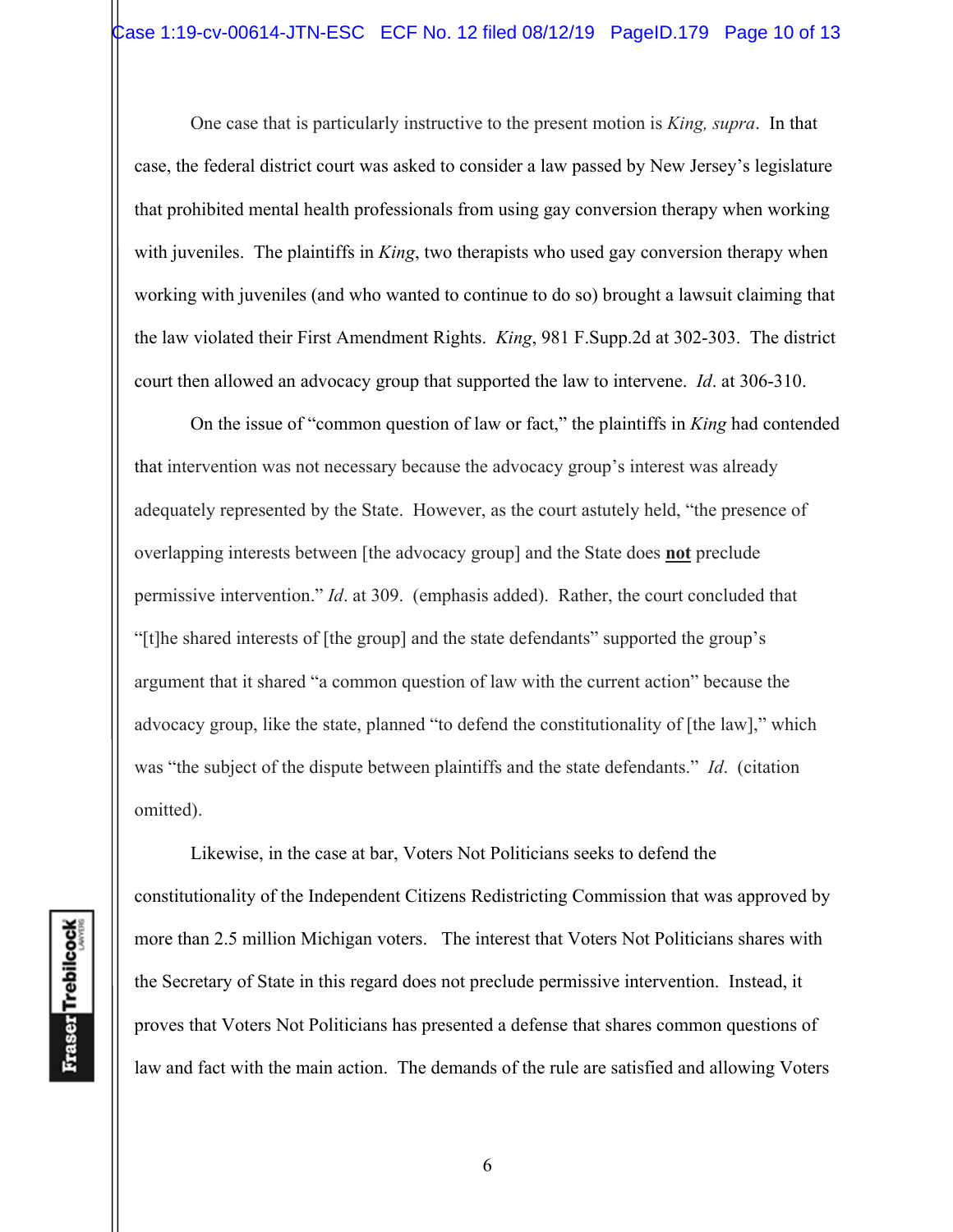Not Politicians to participate will in no way prejudice the adjudication of the original parties' rights. Therefore, the Court should grant Voters Not Politicians' motion, and enter an order that permits Voters Not Politicians to intervene as a Defendant in this matter.

### **CONCLUSION**

 For the foregoing reasons, Proposed Intervenor-Defendant Count MI Vote (d/b/a "Voters Not Politicians") respectfully requests that this Honorable Court GRANT its Motion for Leave to Intervene pursuant to Fed. R. Civ. P. 24(b) and that the Court enter an order that permits Voters Not Politicians to participate as a Defendant in this matter.

*Respectfully submitted*,

 **Fraser Trebilcock Davis & Dunlap, P.C.**  Attorneys for Proposed Intervenor-Defendant Count MI Vote, d/b/a Voters Not Politicians

Dated: August 12, 2019 By: */s/Ryan K. Kauffman* 

Peter D. Houk (P15155) Graham K. Crabtree (P31590) Jonathan E. Raven (P25390) Ryan K. Kauffman (P65357) 124 W. Allegan, Suite 1000 Lansing, Michigan 48933 (517) 482-5800 rkauffman@fraserlawfirm.com

AND

 Paul M. Smith (*motion for admission to be filed*) Mark Gaber Campaign Legal Center 1101  $14<sup>th</sup>$  Street N.W., Suite 400 Washington D.C. 20005

 Annabelle Harless 73 W. Monroe Street, Suite 302 Chicago, Illinois 60603

**Fraser** Trebilcock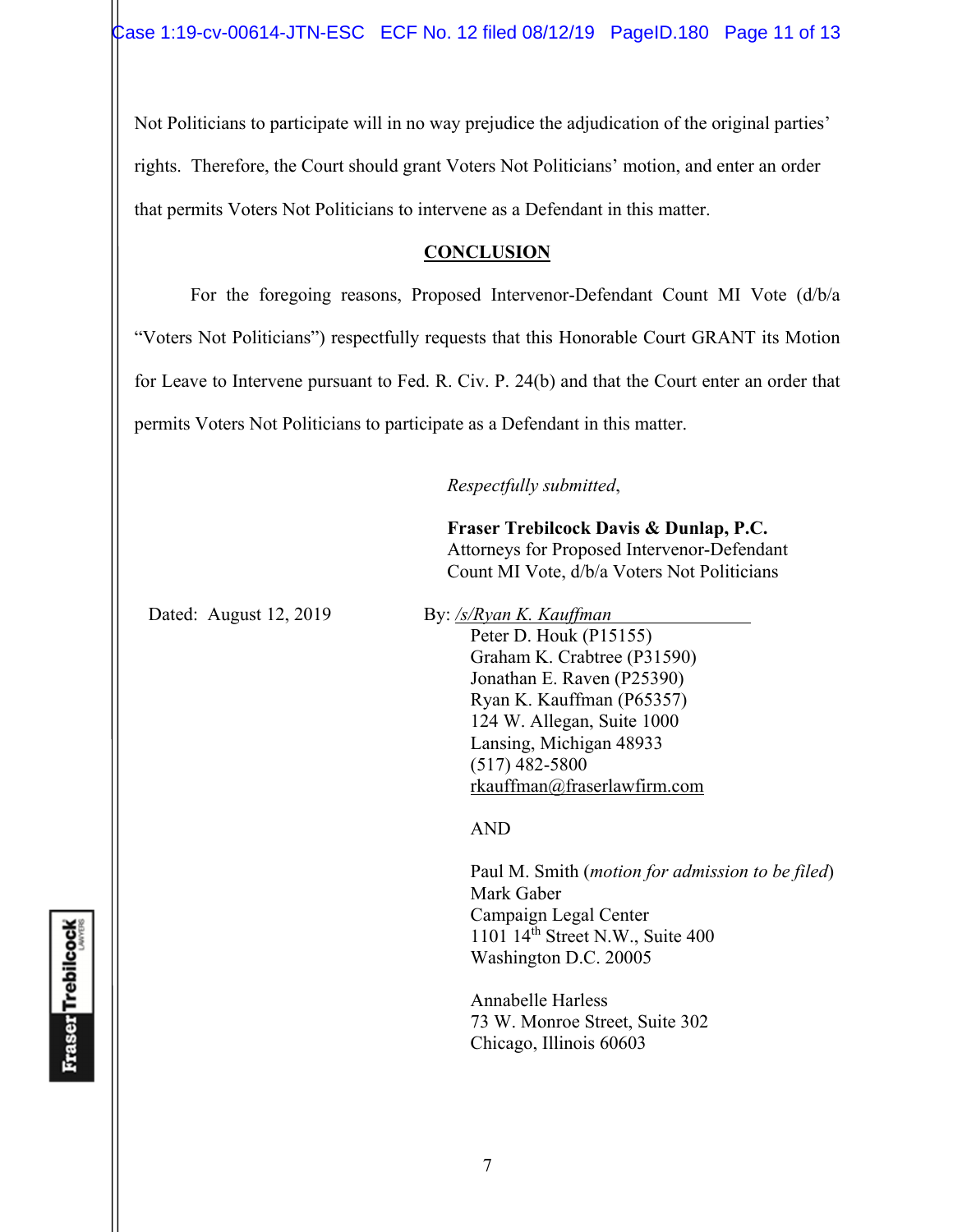Case 1:19-cv-00614-JTN-ESC ECF No. 12 filed 08/12/19 PageID.181 Page 12 of 13

### **CERTIFICATE OF SERVICE**

I hereby certify that on August 12, 2019, I electronically filed the foregoing paper with the Clerk of the Court using the ECF system which will send notification of such filing to the attorneys of record.

*Respectfully submitted*,

**FRASER TREBILCOCK DAVIS & DUNLAP, P.C.** Attorneys for Proposed Intervenor-Defendant Count MI Vote d/b/a Voters Not Politicians

Dated: August 12, 2019 By: /s/*Ryan K. Kauffman* 

Ryan K. Kauffman (P65357) 124 W. Allegan, Suite 1000 Lansing, Michigan 48933  $(517)$  482-5800